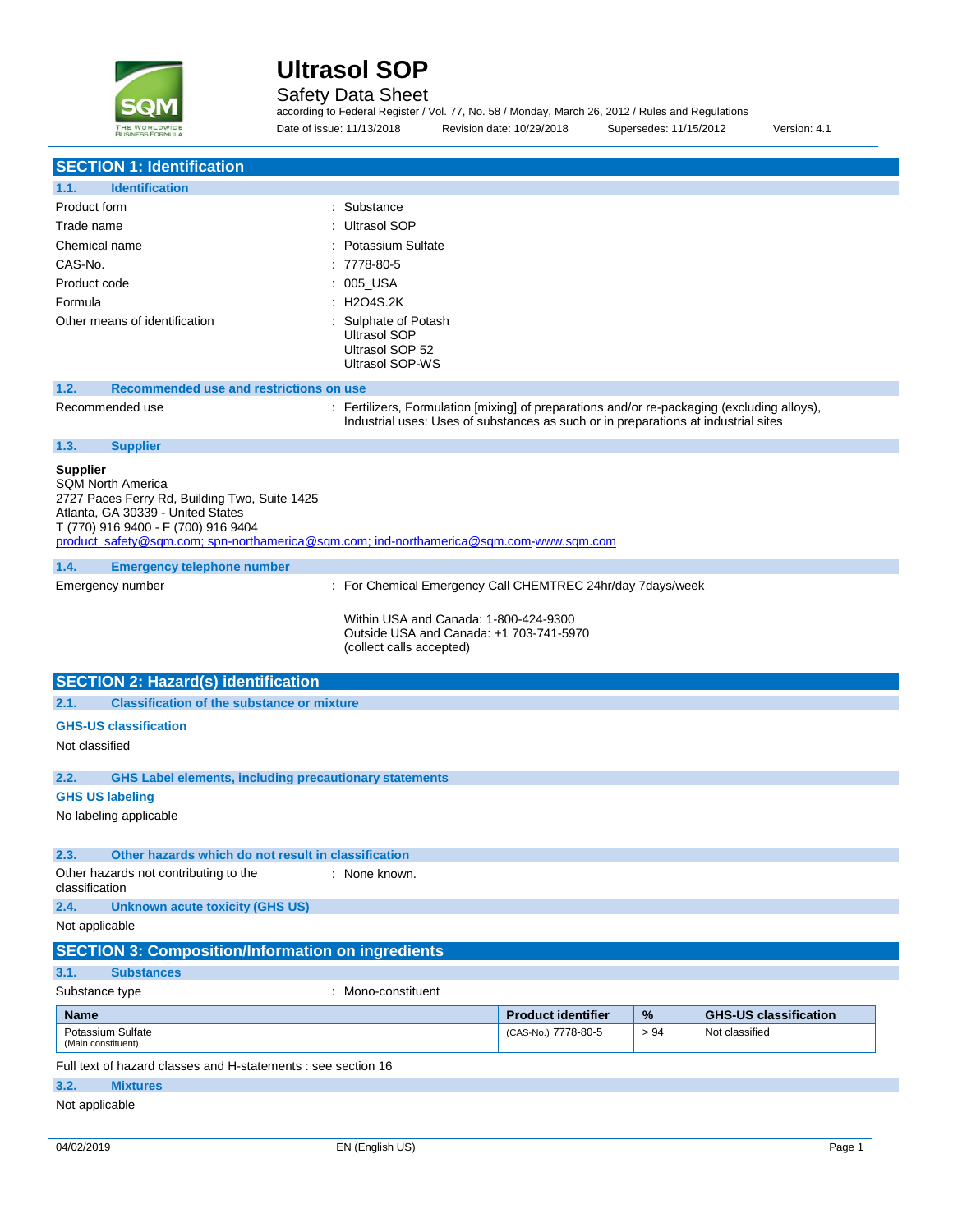## Safety Data Sheet

according to Federal Register / Vol. 77, No. 58 / Monday, March 26, 2012 / Rules and Regulations

| <b>SECTION 4: First-aid measures</b>                            |                                                                                                                                                                            |
|-----------------------------------------------------------------|----------------------------------------------------------------------------------------------------------------------------------------------------------------------------|
| 4.1.<br><b>Description of first aid measures</b>                |                                                                                                                                                                            |
| First-aid measures general                                      | : Never give anything by mouth to an unconscious person. In all cases of doubt, or when<br>symptoms persist, seek medical attention.                                       |
| First-aid measures after inhalation                             | : Remove person to fresh air and keep comfortable for breathing. Get medical advice/attention if<br>you feel unwell.                                                       |
| First-aid measures after skin contact                           | : Wash skin with plenty of water. If skin irritation occurs: Get medical advice/attention.                                                                                 |
| First-aid measures after eye contact                            | : Rinse immediately with plenty of water. Remove contact lenses, if present and easy to do.<br>Continue rinsing. If eye irritation persists: Get medical advice/attention. |
| First-aid measures after ingestion                              | : Rinse mouth. Drink plenty of water. Call a poison center/doctor/physician if you feel unwell.                                                                            |
| Most important symptoms and effects (acute and delayed)<br>4.2. |                                                                                                                                                                            |
| Symptoms/effects after inhalation                               | : May cause respiratory irritation.                                                                                                                                        |
| Symptoms/effects after skin contact                             | : May cause slight irritation to the skin.                                                                                                                                 |
| Symptoms/effects after eye contact                              | : May cause eye irritation.                                                                                                                                                |
| Symptoms/effects after ingestion                                | : On ingestion in large quantities: May cause gastrointestinal irritation, nausea, vomiting and                                                                            |

## **4.3. Immediate medical attention and special treatment, if necessary**

diarrhea.

Treat symptomatically.

|                   | <b>SECTION 5: Fire-fighting measures</b>                            |                                                                                                                                                                                                                |
|-------------------|---------------------------------------------------------------------|----------------------------------------------------------------------------------------------------------------------------------------------------------------------------------------------------------------|
| 5.1.              | Suitable (and unsuitable) extinguishing media                       |                                                                                                                                                                                                                |
|                   | Suitable extinguishing media                                        | : Use extinguishing media appropriate for surrounding fire.                                                                                                                                                    |
|                   | Unsuitable extinguishing media                                      | : None known.                                                                                                                                                                                                  |
| 5.2.              | Specific hazards arising from the chemical                          |                                                                                                                                                                                                                |
| Explosion hazard  |                                                                     | : Not explosive.                                                                                                                                                                                               |
|                   | Reactivity in case of fire                                          | : Thermal decomposition generates : Sulphur oxides.                                                                                                                                                            |
| 5.3.              | Special protective equipment and precautions for fire-fighters      |                                                                                                                                                                                                                |
|                   | Firefighting instructions                                           | : Use extinguishing media appropriate for surrounding fire. Dilute toxic gases with water spray.                                                                                                               |
|                   | Protection during firefighting                                      | Do not attempt to take action without suitable protective equipment. Self-contained breathing<br>apparatus. Complete protective clothing.                                                                      |
| Other information |                                                                     | : Thermal decomposition generates : Sulphur oxides.                                                                                                                                                            |
|                   | <b>SECTION 6: Accidental release measures</b>                       |                                                                                                                                                                                                                |
| 6.1.              | Personal precautions, protective equipment and emergency procedures |                                                                                                                                                                                                                |
|                   | General measures                                                    | : Use personal protective equipment as required. Ventilate area. Avoid dust formation.                                                                                                                         |
| 6.1.1.            | For non-emergency personnel                                         |                                                                                                                                                                                                                |
|                   | Protective equipment                                                | : For further information refer to section 8: "Exposure controls/personal protection".                                                                                                                         |
|                   | <b>Emergency procedures</b>                                         | : Ventilate spillage area. Avoid contact with skin and eyes.                                                                                                                                                   |
| 6.1.2.            | For emergency responders                                            |                                                                                                                                                                                                                |
|                   | Protective equipment                                                | Do not attempt to take action without suitable protective equipment. Use personal protective<br>equipment as required. For further information refer to section 8: "Exposure controls/personal<br>protection". |
| 6.2.              | <b>Environmental precautions</b>                                    |                                                                                                                                                                                                                |
|                   | Do not allow into drains or water courses.                          |                                                                                                                                                                                                                |
| 6.3.              | Methods and material for containment and cleaning up                |                                                                                                                                                                                                                |

| For containment         |                                    | : Take up mechanically (sweeping, shoveling) and collect in suitable container for disposal.                                                                                |
|-------------------------|------------------------------------|-----------------------------------------------------------------------------------------------------------------------------------------------------------------------------|
| Methods for cleaning up |                                    | Mechanically recover the product. Do not absorb with saw-dust or any other combustible<br>absorbent material. Notify authorities if product enters sewers or public waters. |
| Other information       |                                    | : Dispose of materials or solid residues at an authorized site.                                                                                                             |
| 6.4.                    | <b>Reference to other sections</b> |                                                                                                                                                                             |

For further information refer to section 8: "Exposure controls/personal protection". For further information refer to section 13.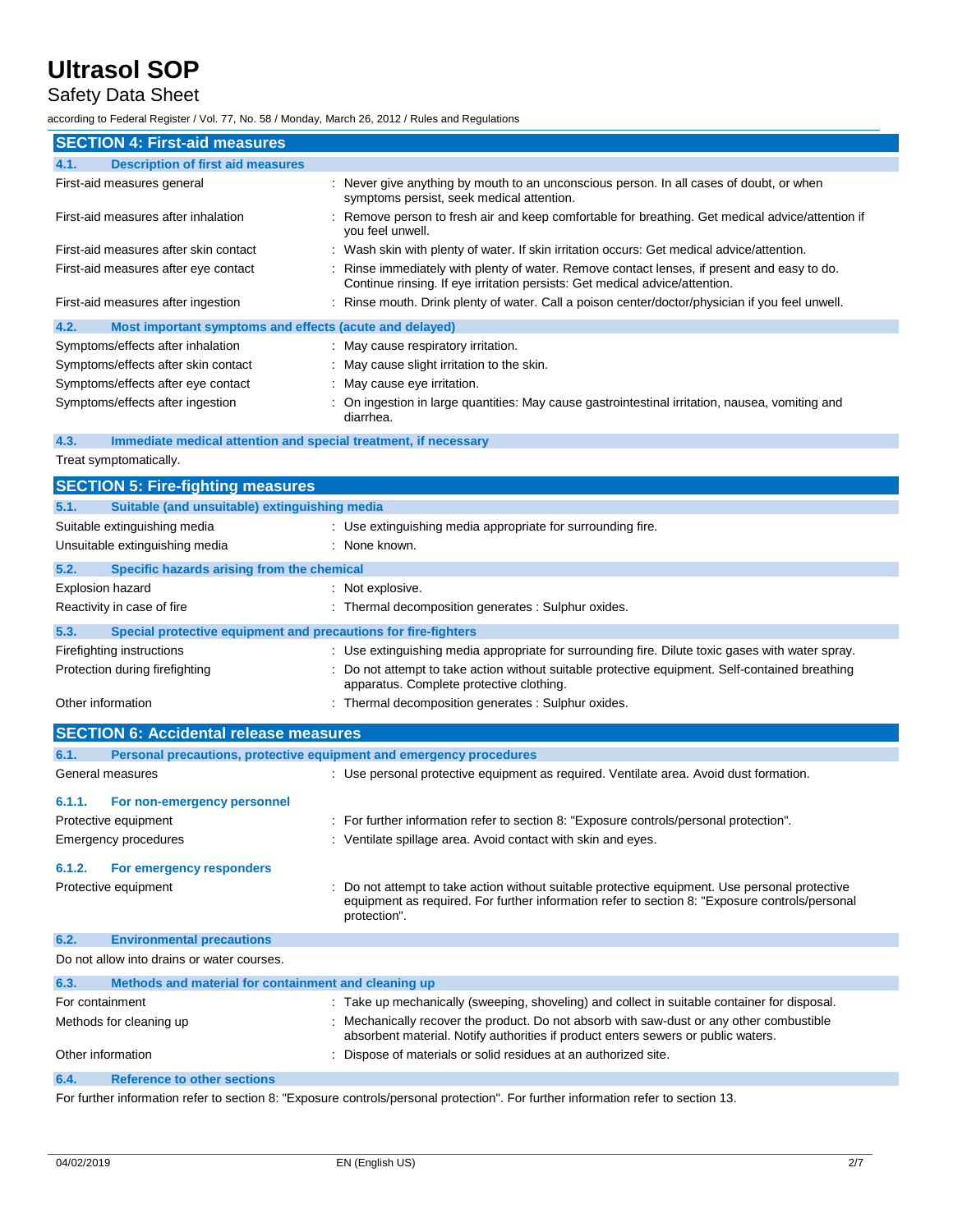## Safety Data Sheet

according to Federal Register / Vol. 77, No. 58 / Monday, March 26, 2012 / Rules and Regulations

| <b>SECTION 7: Handling and storage</b>       |                                                                                                                                                                                                          |
|----------------------------------------------|----------------------------------------------------------------------------------------------------------------------------------------------------------------------------------------------------------|
| <b>Precautions for safe handling</b><br>7.1. |                                                                                                                                                                                                          |
| Precautions for safe handling                | : Avoid dust formation. Ensure good ventilation of the work station. Do not breathe dust. Wear<br>personal protective equipment.                                                                         |
| Hygiene measures                             | : General protective and hygienic measures. Keep away from food, drink and animal<br>feedingstuffs. Do not eat, drink or smoke when using this product. Always wash hands after<br>handling the product. |
| 7.2.                                         | Conditions for safe storage, including any incompatibilities                                                                                                                                             |
| <b>Technical measures</b>                    | : Containers which are opened should be properly resealed and kept upright to prevent leakage.                                                                                                           |
| Storage conditions                           | : Store in a closed container. Store in a dry place. Store in a well-ventilated place. Keep cool.                                                                                                        |
| Incompatible materials                       | : None known.                                                                                                                                                                                            |

### **SECTION 8: Exposure controls/personal protection**

| 8.1.         | <b>Control parameters</b> |                                         |                 |
|--------------|---------------------------|-----------------------------------------|-----------------|
|              | Ultrasol SOP (7778-80-5)  |                                         |                 |
| ACGIH        |                           | ACGIH TWA (mg/m <sup>3</sup> )          | Not established |
| <b>ACGIH</b> |                           | ACGIH Ceiling (mg/m <sup>3</sup> )      | Not established |
| <b>OSHA</b>  |                           | OSHA PEL (TWA) (mg/m <sup>3</sup> )     | Not established |
| <b>OSHA</b>  |                           | OSHA PEL (Ceiling) (mg/m <sup>3</sup> ) | Not established |

### **8.2. Appropriate engineering controls**

Appropriate engineering controls : Local exhaust is recommended where dust may occur.

### **8.3. Individual protection measures/Personal protective equipment**

### **Hand protection:**

Protective gloves. nitrile rubber gloves. (recommended)

### **Eye protection:**

Protective goggles

#### **Skin and body protection:**

Wear suitable protective clothing

#### **Respiratory protection:**

In case of inadequate ventilation wear respiratory protection. Dust production: dust mask with filter type P1

| Information on basic physical and chemical properties |                                                    |
|-------------------------------------------------------|----------------------------------------------------|
| : Solid                                               |                                                    |
| : Crystalline powder.                                 |                                                    |
| : White                                               |                                                    |
| : odorless                                            |                                                    |
| : Not applicable                                      |                                                    |
| $\therefore$ 4.5 - 8.5 Aqueous solution: 5%           |                                                    |
| : $1067 °C / 1953 °F$                                 |                                                    |
| : Not applicable                                      |                                                    |
| : 1689 °C / 3072°F                                    |                                                    |
| : Not applicable                                      |                                                    |
| : Not volatile                                        |                                                    |
| : Not flammable.                                      |                                                    |
| : Not applicable                                      |                                                    |
| : Not applicable                                      |                                                    |
| : No data available                                   |                                                    |
| EN (English US)                                       | 3/7                                                |
|                                                       | <b>SECTION 9: Physical and chemical properties</b> |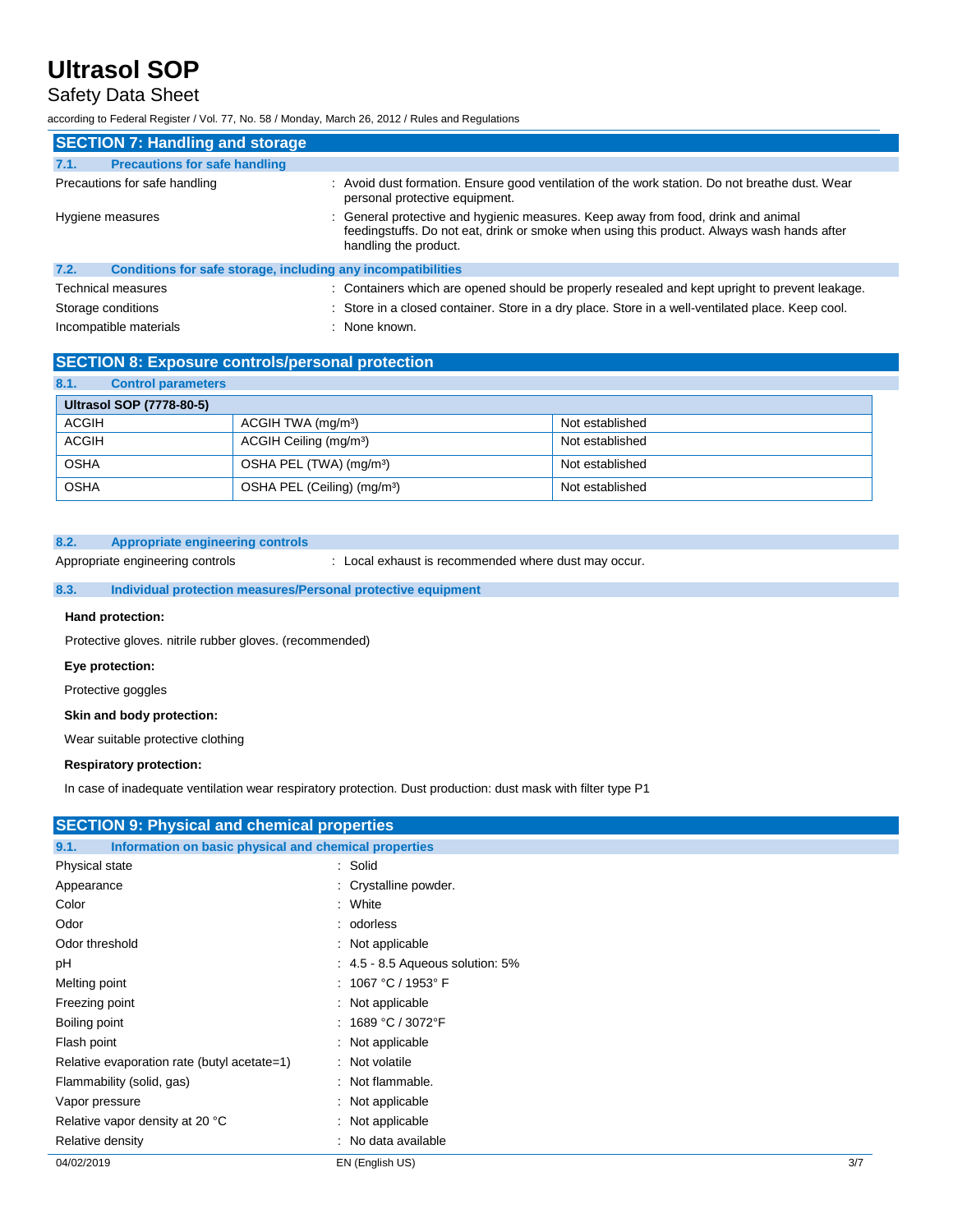## Safety Data Sheet

according to Federal Register / Vol. 77, No. 58 / Monday, March 26, 2012 / Rules and Regulations

| Molecular mass                                                                     | : $174.26$ g/mol                                |
|------------------------------------------------------------------------------------|-------------------------------------------------|
| Solubility                                                                         | Soluble in water.<br>Water: $> 100$ g/l at 68°F |
| Log Pow                                                                            | : Not applicable<br>Not applicable              |
| Auto-ignition temperature                                                          | : Not applicable                                |
| Decomposition temperature                                                          | : No data available                             |
| Viscosity, kinematic                                                               | : No data available                             |
| Viscosity, dynamic                                                                 | : Not applicable                                |
| <b>Explosion limits</b>                                                            | : Not applicable                                |
| <b>Explosive properties</b>                                                        | : Product is not explosive.                     |
| Oxidizing properties                                                               | : Non oxidizing material.                       |
| <b>Other information</b><br>9.2.                                                   |                                                 |
| <b>Bulk density</b>                                                                | $: 1100 - 1600$ kg/m <sup>3</sup>               |
| <b>SECTION 10: Stability and reactivity</b>                                        |                                                 |
| 10.1.<br><b>Reactivity</b>                                                         |                                                 |
| The product is non-reactive under normal conditions of use, storage and transport. |                                                 |
| 10.2.<br><b>Chemical stability</b>                                                 |                                                 |
| The product is stable at normal handling and storage conditions.                   |                                                 |
| 10.3.<br><b>Possibility of hazardous reactions</b>                                 |                                                 |

None under recommended storage and handling conditions (see section 7). None known.

**10.4. Conditions to avoid**

None known.

**10.5. Incompatible materials**

None known.

**10.6. Hazardous decomposition products**

thermal decomposition may produce : Sulphur oxides.

| <b>SECTION 11: Toxicological information</b>          |                                                                                     |
|-------------------------------------------------------|-------------------------------------------------------------------------------------|
| 11.1.<br>Information on toxicological effects         |                                                                                     |
| Acute toxicity (oral)                                 | : Not classified                                                                    |
| Acute toxicity (dermal)                               | Not classified                                                                      |
| Acute toxicity (inhalation)                           | : Not classified                                                                    |
| <b>Ultrasol SOP (7778-80-5)</b>                       |                                                                                     |
| LD50 oral rat                                         | > 2000 mg/kg body weight (OECD 423 method)                                          |
| LD50 dermal rat                                       | > 2000 mg/kg body weight (OECD 402 method) / EU B.3                                 |
| Skin corrosion/irritation                             | : Not classified                                                                    |
|                                                       | pH: 4.5 - 8.5 Aqueous solution: 5%                                                  |
| Serious eye damage/irritation                         | : Not classified                                                                    |
|                                                       | pH: 4.5 - 8.5 Aqueous solution: 5%                                                  |
| Respiratory or skin sensitization                     | Not classified                                                                      |
| Germ cell mutagenicity                                | Not classified                                                                      |
| Carcinogenicity                                       | : Not classified (Based on available data, the classification criteria are not met) |
| <b>Ultrasol SOP (7778-80-5)</b>                       |                                                                                     |
| <b>IARC</b> group                                     | Not listed                                                                          |
| National Toxicology Program (NTP) Status              | Not listed                                                                          |
| Reproductive toxicity                                 | : Not classified                                                                    |
| Specific target organ toxicity - single exposure      | : Not classified                                                                    |
| Specific target organ toxicity – repeated<br>exposure | : Not classified                                                                    |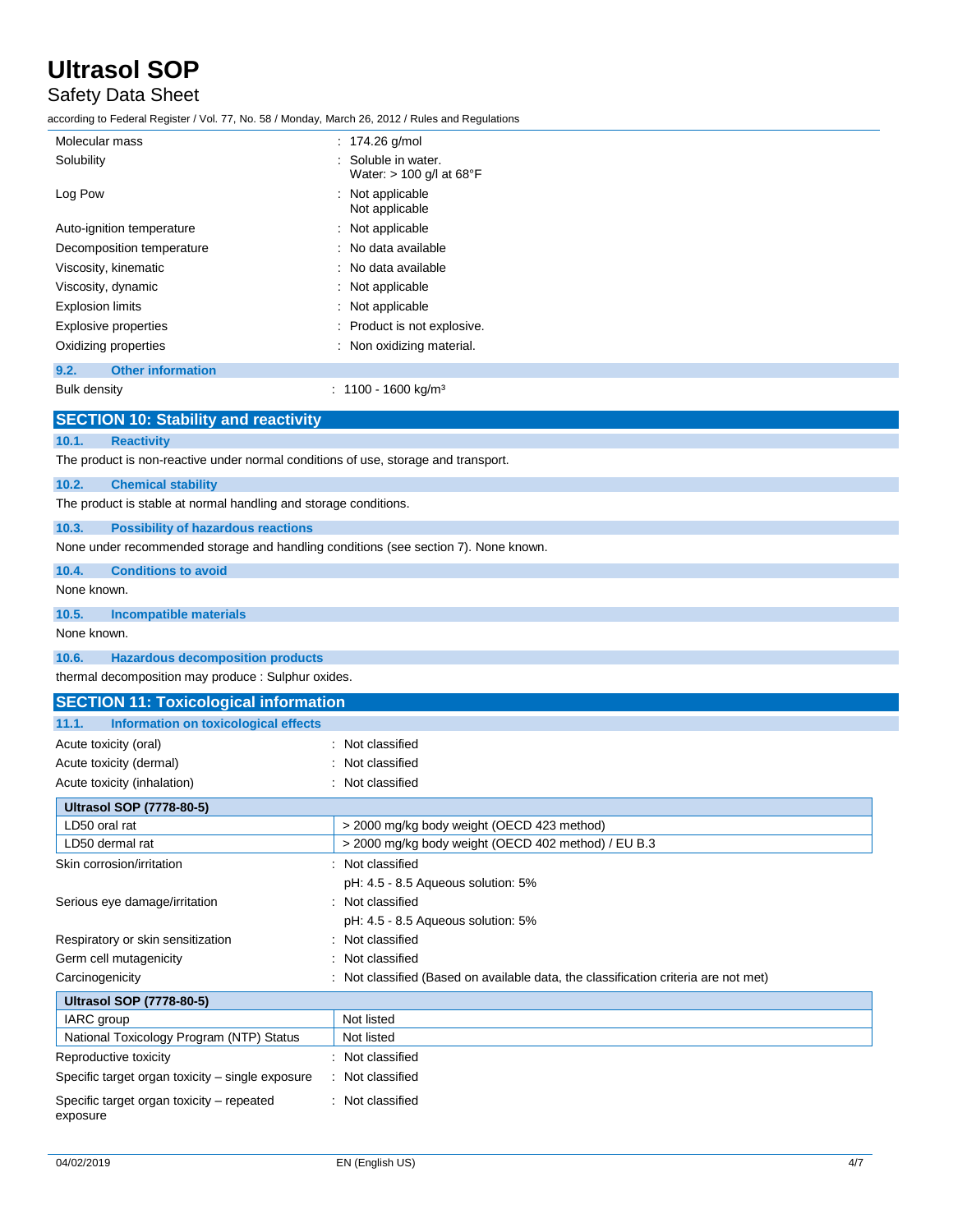## Safety Data Sheet

according to Federal Register / Vol. 77, No. 58 / Monday, March 26, 2012 / Rules and Regulations

| <b>Ultrasol SOP (7778-80-5)</b>                |                                                                                                            |
|------------------------------------------------|------------------------------------------------------------------------------------------------------------|
| NOAEL (subacute, oral, animal/male, 28 days)   | >= 1500 mg/kg body weight (OECD 422 method)                                                                |
| NOAEL (subchronic, oral, animal/male, 90 days) | 256 mg/kg body weight (OECD 453 method)                                                                    |
| Aspiration hazard                              | : Not classified                                                                                           |
| Viscosity, kinematic                           | : No data available                                                                                        |
| Symptoms/effects after inhalation              | : May cause respiratory irritation.                                                                        |
| Symptoms/effects after skin contact            | : May cause slight irritation to the skin.                                                                 |
| Symptoms/effects after eye contact             | : May cause eye irritation.                                                                                |
| Symptoms/effects after ingestion               | On ingestion in large quantities: May cause gastrointestinal irritation, nausea, vomiting and<br>diarrhea. |
| <b>SECTION 12: Ecological information</b>      |                                                                                                            |
| 12.1.<br>Toxicity                              |                                                                                                            |

|                                 | effects in the environment.                    |
|---------------------------------|------------------------------------------------|
| <b>Ultrasol SOP (7778-80-5)</b> |                                                |
| LC50 fish 1                     | 680 mg/l Pimephales promelas, EPA 600/4-90/027 |
| EC50 Daphnia 1                  | 720 mg/l EPA 600/4-90/027                      |
| ErC50 (algae)                   | 2700 mg/l Chlorella Vulgaris                   |
| NOEC chronic algae              | >= 100 mg/l Chlorella Vulgaris                 |

Ecology - general states of the product is not considered harmful to aquatic organisms or to cause long-term adverse

| 12.2.<br><b>Persistence and degradability</b> |                                                                  |
|-----------------------------------------------|------------------------------------------------------------------|
| <b>Ultrasol SOP (7778-80-5)</b>               |                                                                  |
| Persistence and degradability                 | Contains no substances known to be hazardous to the environment. |
| <b>Bioaccumulative potential</b><br>12.3.     |                                                                  |
| <b>Ultrasol SOP (7778-80-5)</b>               |                                                                  |
| Log Pow                                       | Not applicable                                                   |
| Log Kow                                       | Not applicable                                                   |
| Bioaccumulative potential                     | Low bioaccumulation potential. Material highly soluble in water. |
| 12.4.<br><b>Mobility in soil</b>              |                                                                  |
| <b>Ultrasol SOP (7778-80-5)</b>               |                                                                  |
| Ecology - soil                                | Soluble in water. Expected to be highly mobile in soil.          |

|                       | ----                  |             |  |
|-----------------------|-----------------------|-------------|--|
|                       |                       |             |  |
| 12.5.                 | Other adverse effects |             |  |
| Other adverse effects |                       | None known. |  |

| <b>SECTION 13: Disposal considerations</b> |                                                                                                                                                                                                                                                           |  |  |  |
|--------------------------------------------|-----------------------------------------------------------------------------------------------------------------------------------------------------------------------------------------------------------------------------------------------------------|--|--|--|
| 13.1.<br><b>Disposal methods</b>           |                                                                                                                                                                                                                                                           |  |  |  |
| Regional legislation (waste)               | : Disposal must be done according to official regulations. Dispose in a safe manner in<br>accordance with local/national regulations. This product is not listed as a dangerous waste in<br>the Resource Conservation and Recovery Act (RCRA) 40 CFR 261. |  |  |  |
| Waste treatment methods                    | : Dispose of at a licensed waste collection center. Dispose of contents/container in accordance<br>with licensed collector's sorting instructions.                                                                                                        |  |  |  |
| Sewage disposal recommendations            | : Do not flush into surface water or sewer system.                                                                                                                                                                                                        |  |  |  |
| <b>SECTION 14: Transport information</b>   |                                                                                                                                                                                                                                                           |  |  |  |

### **Department of Transportation (DOT)**

In accordance with DOT

Not regulated

### **Transportation of Dangerous Goods**

Not regulated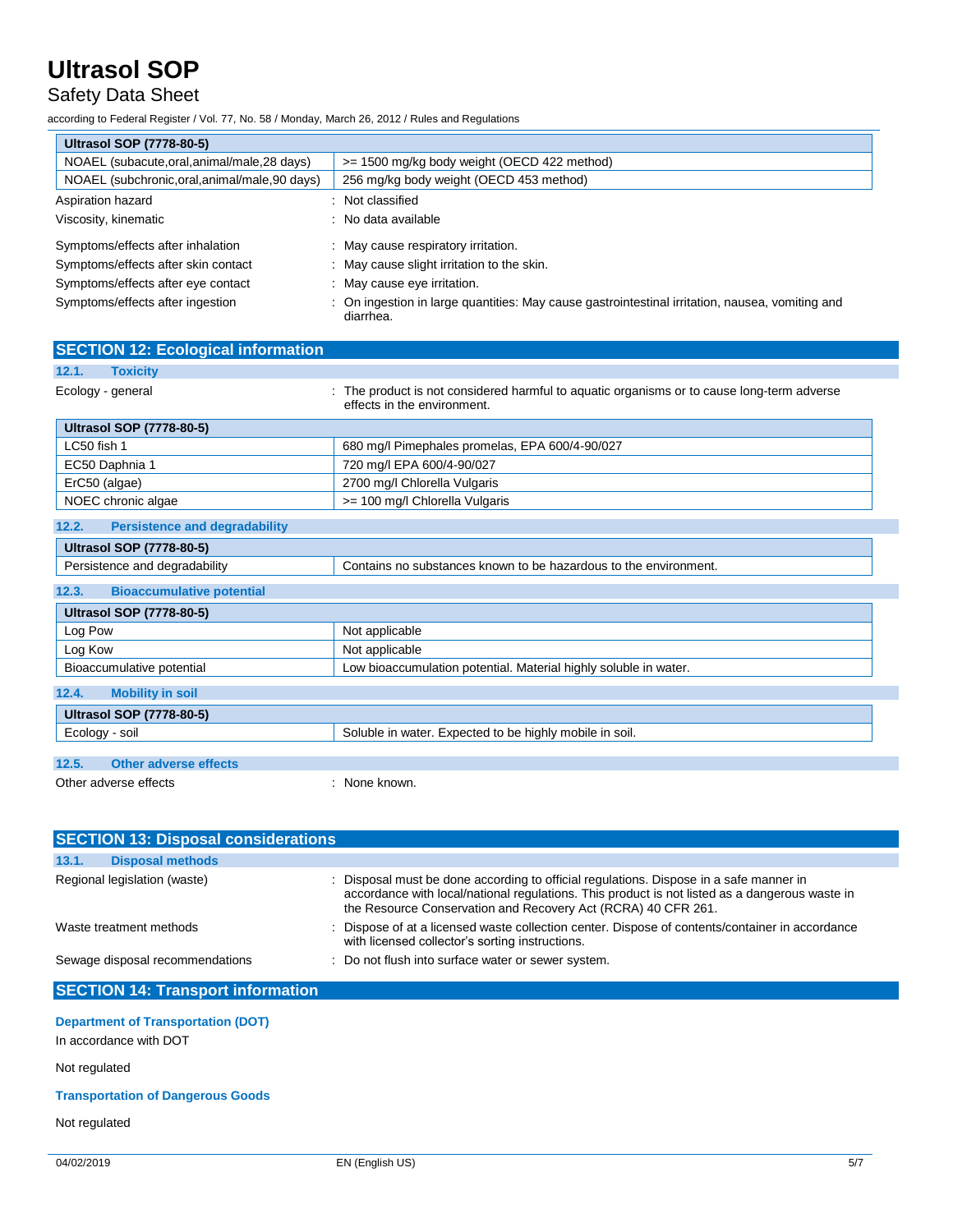### Safety Data Sheet

according to Federal Register / Vol. 77, No. 58 / Monday, March 26, 2012 / Rules and Regulations

#### **Transport by sea**

Not regulated

#### **Air transport**

Not regulated

| <b>SECTION 15: Regulatory information</b>                                 |  |  |
|---------------------------------------------------------------------------|--|--|
| 15.1. US Federal regulations                                              |  |  |
| <b>Ultrasol SOP (7778-80-5)</b>                                           |  |  |
| Listed on the United States TSCA (Toxic Substances Control Act) inventory |  |  |

### **15.2. International regulations**

#### **CANADA**

**Ultrasol SOP (7778-80-5)**

Listed on the Canadian DSL (Domestic Substances List)

#### **EU-Regulations**

**Ultrasol SOP (7778-80-5)**

Listed on the EEC inventory EINECS (European Inventory of Existing Commercial Chemical Substances)

#### **National regulations**

#### **Ultrasol SOP (7778-80-5)**

Listed on INSQ (Mexican National Inventory of Chemical Substances) Listed on the AICS (Australian Inventory of Chemical Substances) Listed on IECSC (Inventory of Existing Chemical Substances Produced or Imported in China) Listed on the Japanese ENCS (Existing & New Chemical Substances) inventory Listed on the Korean ECL (Existing Chemicals List) Listed on NZIoC (New Zealand Inventory of Chemicals) Listed on PICCS (Philippines Inventory of Chemicals and Chemical Substances) Listed on CICR (Turkish Inventory and Control of Chemicals)

### **15.3. US State regulations**

| Ultrasol SOP (7778-80-5)                   |                                                                                       |  |  |
|--------------------------------------------|---------------------------------------------------------------------------------------|--|--|
| U.S. - California - Proposition 65 - Other | California Proposition 65 - This product does not contain any substances known to the |  |  |
| information                                | state of California to cause cancer, developmental and/or reproductive harm           |  |  |

### **SECTION 16: Other information**

according to Federal Register / Vol. 77, No. 58 / Monday, March 26, 2012 / Rules and Regulations

| <b>Revision date</b> | 10/29/2018                                                                                                                                                  |
|----------------------|-------------------------------------------------------------------------------------------------------------------------------------------------------------|
| Data sources         | : REACH registrations.                                                                                                                                      |
| NFPA health hazard   | : 0 - Materials that, under emergency conditions, would offer<br>no hazard beyond that of ordinary combustible materials.<br>$\bf{0}$                       |
| NFPA fire hazard     | : 0 - Materials that will not burn under typical fire conditions,<br>including intrinsically noncombustible materials such as<br>concrete, stone, and sand. |
| NFPA reactivity      | : 0 - Material that in themselves are normally stable, even<br>under fire conditions.                                                                       |

Indication of changes:

| <b>Section</b> | Changed item | Change                                         | nments |
|----------------|--------------|------------------------------------------------|--------|
|                |              | s been revised completelv.<br>his<br>sheet has |        |
|                |              |                                                |        |